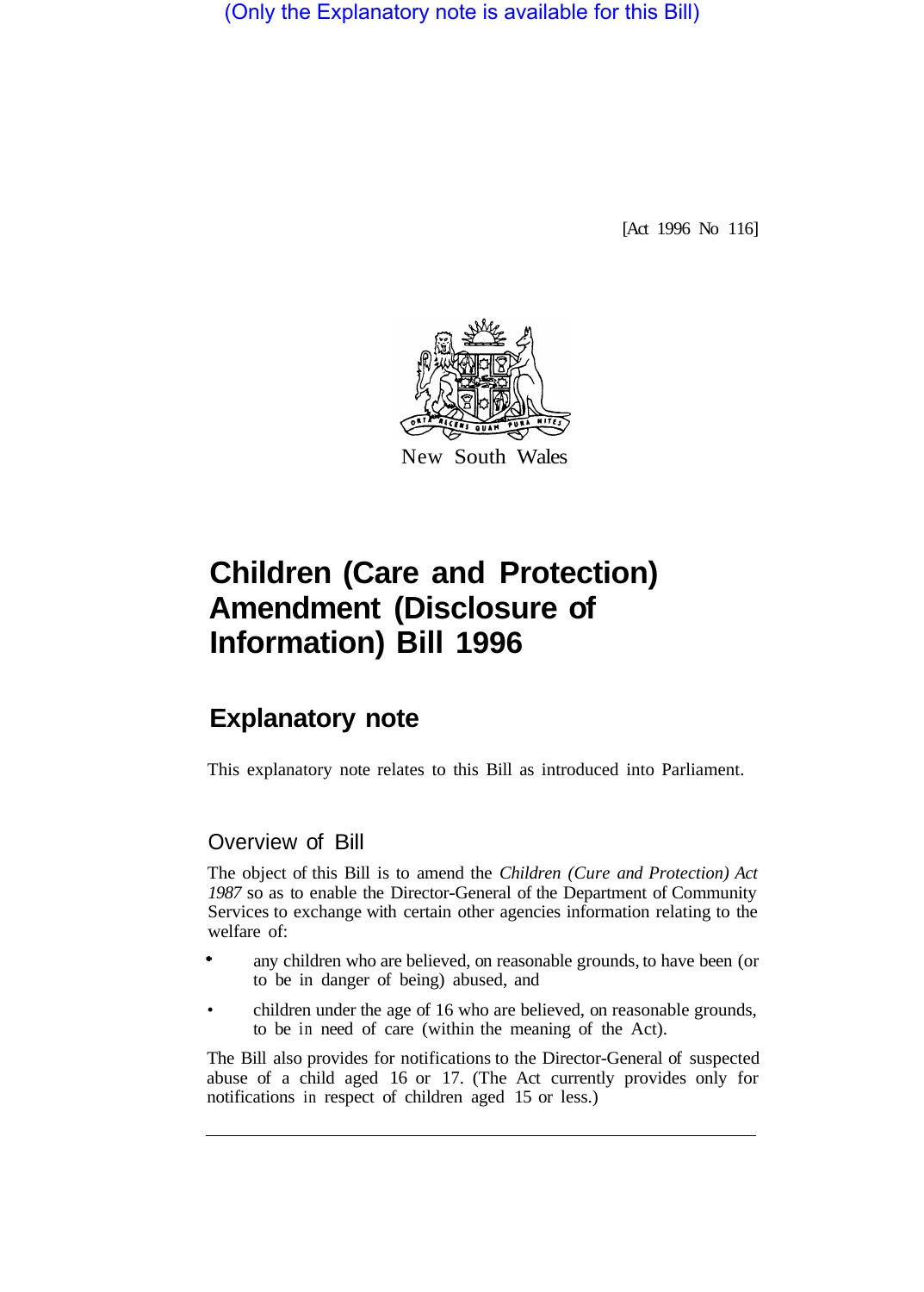Children (Care and Protection) Amendment (Disclosure of Information) Bill 1996 [Act 1996 No 116]

Explanatory note

The Bill also provides that the provisions of the Act that afford protection from liability for defamation and certain other proceedings in relation to notifications of suspected child abuse also apply to the exchange of information permitted by the proposed Act.

The Bill also inserts a provision permitting the making of savings and transitional regulations consequent on the enactment of the proposed Act.

## Outline of provisions

**Clause 1** sets out the name (also called the short title) of the proposed Act.

**Clause 2** provides for the commencement of the proposed Act on the date of assent.

**Clause 3** is a formal provision giving effect to the amendments to the *Children (Cure and Protection) Act 1987* set out in Schedule **1.** 

**Schedule 1 [1]** inserts proposed Subsection (1A) in section 22 (Notification of child abuse) of the Act. The proposed subsection allows a person who forms the belief on reasonable grounds that a child aged 16 or 17 has been, or is in danger of being, abused to notify the Director-General accordingly.

**Schedule 1 [2]** inserts proposed subsections (7A), (7B) and (7C) in section 22.

Proposed subsection (7A) allows the Director-General to investigate a notification of suspected child abuse relating to a child aged 16 or 17 and to take action on it in the same way as he or she may take action on such notifications relating to children aged 15 or less.

Proposed subsection (7B) permits the Director-General, for the purposes of any investigation into a notification of suspected child abuse (or of any action arising out of an investigation), to furnish a prescribed body (which is defined to include the Police Service, a Government Department, a public authority, a school, hospitals of various kinds and an area health service) with information concerning the welfare of a particular child or class of children, and to direct such a body to furnish the Director-General with information of that kind.

Proposed subsection (7C) requires a person to whom such a direction is given to comply with it.

Explanatory note page 2